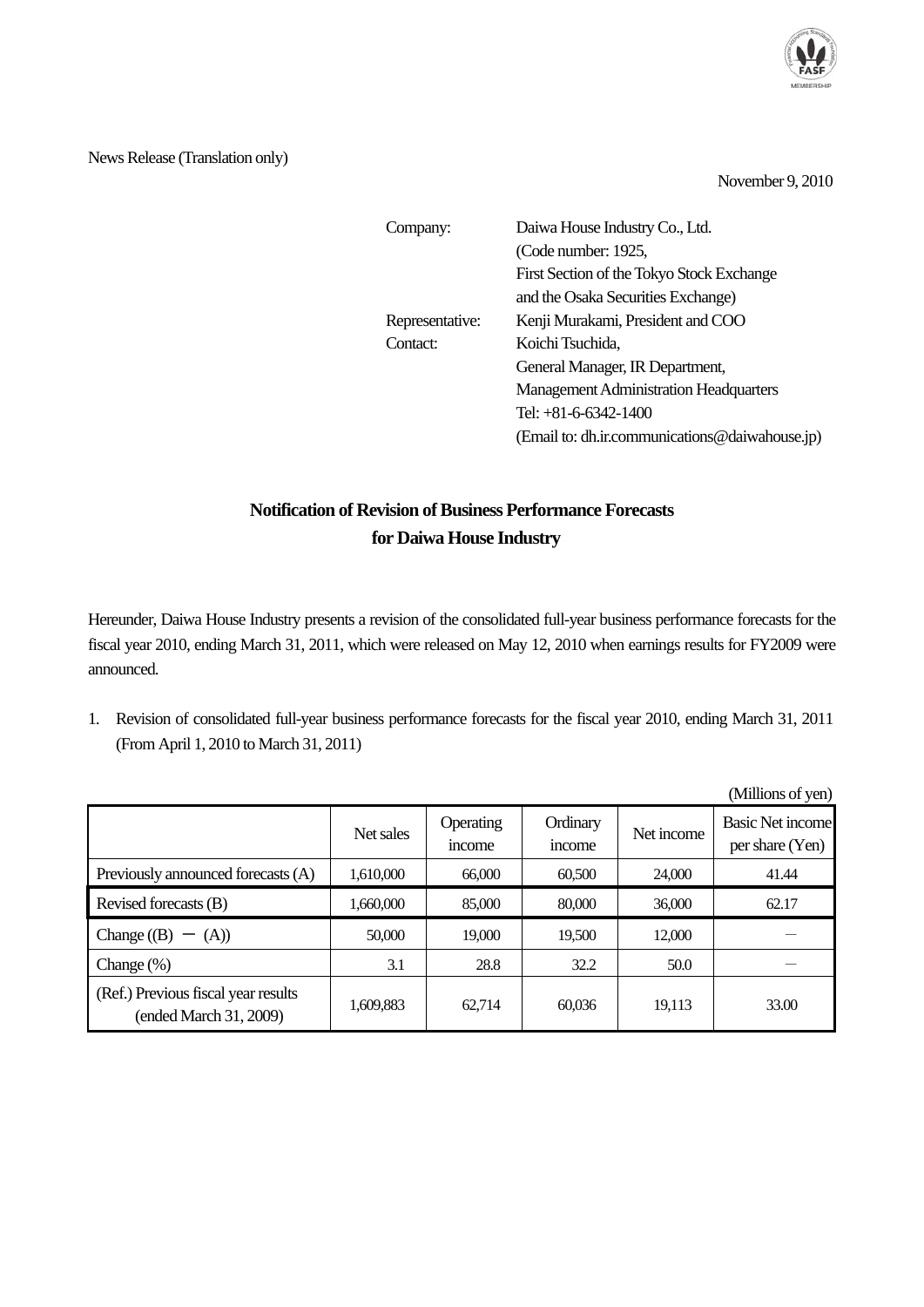## **2. Reasons for revision**

In light of recent business performance, full-year consolidated business performance forecasts for fiscal year 2010, ending March 31, 2011, announced on May 12, 2010, have been revised, as sales, mainly in the Single-Family Houses and Condominiums businesses, are expected to increase more than initially forecasted thanks to the effects of housing demand incentives offered by the government, including preferential interest rates for housing loans and the application of an eco-point system for housing. In addition, the cost-of-sales ratio is expected to improve.

Furthermore, although the unrecognized actuarial differences for employees' retirement benefits are posted lump-sum in the consolidated fiscal years that they occur, the forecasts do not include an operating gain or loss on pension assets, or actuarial differences arising from a change in discount rates in cases where the market interest rate diverges substantially from the discount rate used to calculate retirement benefit liabilities. In the future, financial market trends, including stock market trends, could have a material impact on the Group's business performance and financial standing.

## **(Reference Material)**

|                                          |                                          |                       | (Millions of yen)     |
|------------------------------------------|------------------------------------------|-----------------------|-----------------------|
| Segment                                  | Previously<br>announced forecasts<br>(A) | Revised forecasts (B) | Change<br>(B)<br>(A)) |
| <b>Single-Family Houses Business</b>     | 313,500                                  | 325,000               | 11,500                |
| <b>Rental Housing Business</b>           | 474,500                                  | 480,500               | 6,000                 |
| <b>Condominiums Business</b>             | 116,000                                  | 133,500               | 17,500                |
| <b>Existing Home Business</b>            | 53,500                                   | 59,500                | 6,000                 |
| <b>Commercial Facilities Business</b>    | 279,500                                  | 276,000               | $-3,500$              |
| Business & Corporate Facilities Business | 177,500                                  | 186,500               | 9,000                 |
| Health & Leisure Business                | 58,500                                   | 59,500                | 1,000                 |
| <b>Other Businesses</b>                  | 219,000                                  | 221,000               | 2,000                 |
| (Adjustment)                             | (82,000)                                 | (81,500)              | 500                   |
| <b>Total</b>                             | 1,610,000                                | 1,660,000             | 50,000                |

## (1) Segment breakdown of full-term sales forecasts